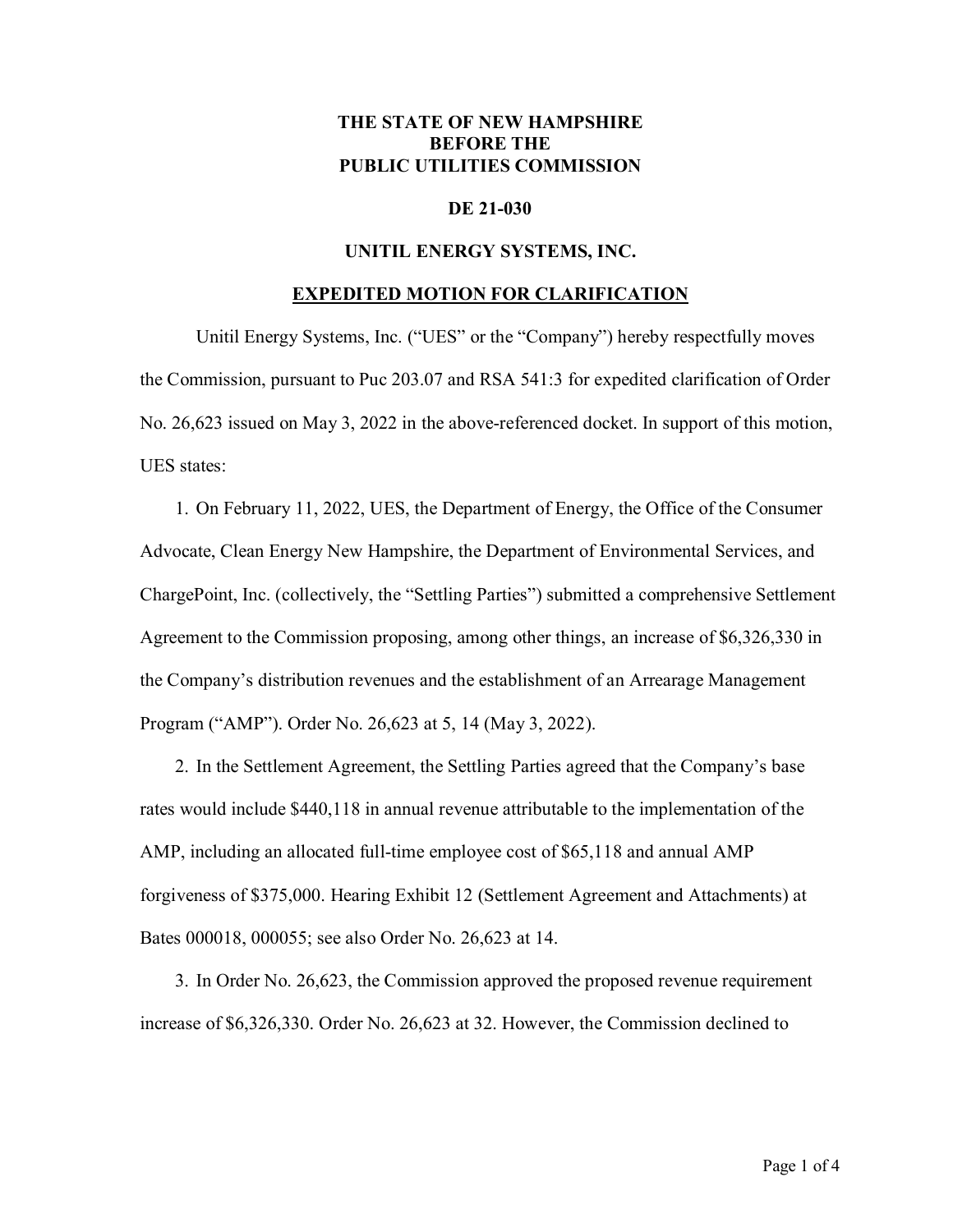approve the AMP. Id. at 29-30. As such, the approved increase in base rates of \$6,326,330 includes \$440,118 for a program that the Commission has not approved.

4. Removing the \$440,118 from the approved revenue requirement results in a revenue requirement of \$5,883,395.<sup>[1](#page-1-0)</sup> See Attachment 1 (revised Schedule RevReq-1 accounting for the removal of the AMP funding).

5. It is UES's belief that the Commission did not intend to leave the \$440,118 in funding for the AMP program in the Company's approved revenue requirement. As such, UES requests that the Commission clarify Order No. 26,623 to approve a revenue requirement of \$5,883,395.

6. The Company must file tariffs confirming to Order No. 26,623 within fifteen (15) days of the date of the Order (i.e., May 18, 2022) pursuant to Puc 1603.02(b). Order No. 26,623 at 33.

7. Moreover, the Commission authorized the Company to file for recovery of step increases as provided in the Settlement Agreement, subject to further review, hearing, and determination by the Commission for effect on June 1, 2022 and June 1, 2023. Id. UES made its first step adjustment filing on February 28, 2022, and the Commission has scheduled a hearing on the Company's filing for May 17, 2022 in Docket DE 22-026. The Company must update certain schedules in advance of the hearing to reflect the revenue requirement approved by the Commission.

8. Due to the impending May 17, 2022 hearing in DE 22-026 and the deadline to make a compliance tariff filing on May 18, 2022, the Company respectfully requests that the

<span id="page-1-0"></span><sup>&</sup>lt;sup>1</sup> Removing the \$440,118 also results in a decrease to the revenue requirement of an additional \$2,817 associated with a reduction in bad debt expense.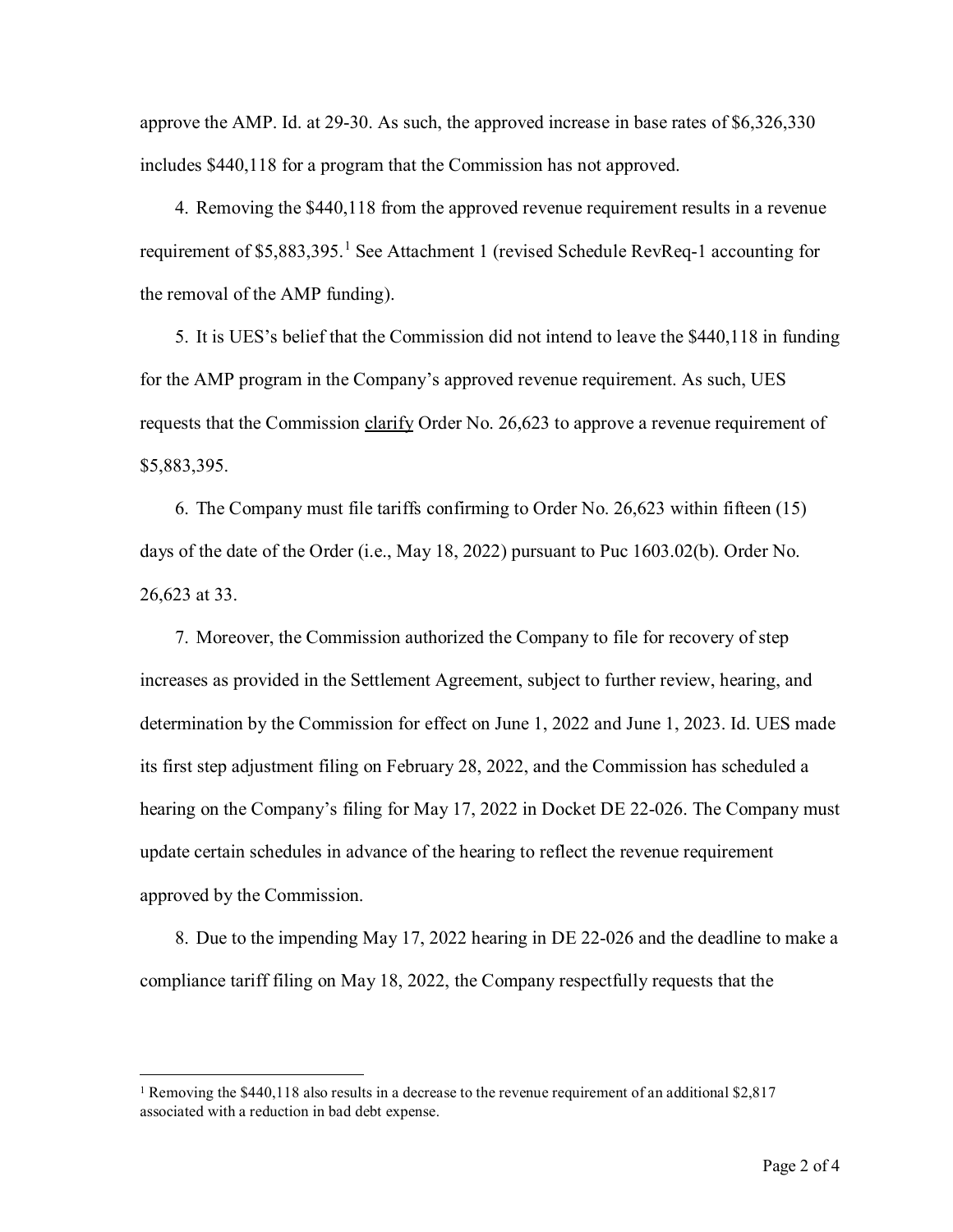Commission clarify Order No. 26,623 to approve a revenue requirement of \$5,883,395 on an expedited basis.

9. By filing this expedited motion for clarification of Order No. 26,623 on the discrete issue described above, the Company does not waive its right to file additional motions for rehearing and / or clarification on other issues within the time period prescribed in RSA 541:3.

10. UES contacted the DOE and OCA in advance of filing this motion, and they assent to the relief requested herein.

WHEREFORE, UES respectfully requests that the Commission:

A. Clarify Order No. 26,623 to approve a revenue requirement of \$5,883,395,

reflecting the removal of \$440,118 related to the funding of the proposed AMP program; and

B. Grant such further relief as may be just and appropriate.

Respectfully submitted

UNITIL ENERGY SYSTEMS, INC.

By its Attorney:

Dated: May 10, 2022

Patrick H. Taylor Chief Regulatory Counsel Unitil Service Corp. 6 Liberty Lane West Hampton, NH 03842-1720 Telephone: 603-773-6544 E-mail: [taylorp@unitil.com](mailto:taylorp@unitil.com)